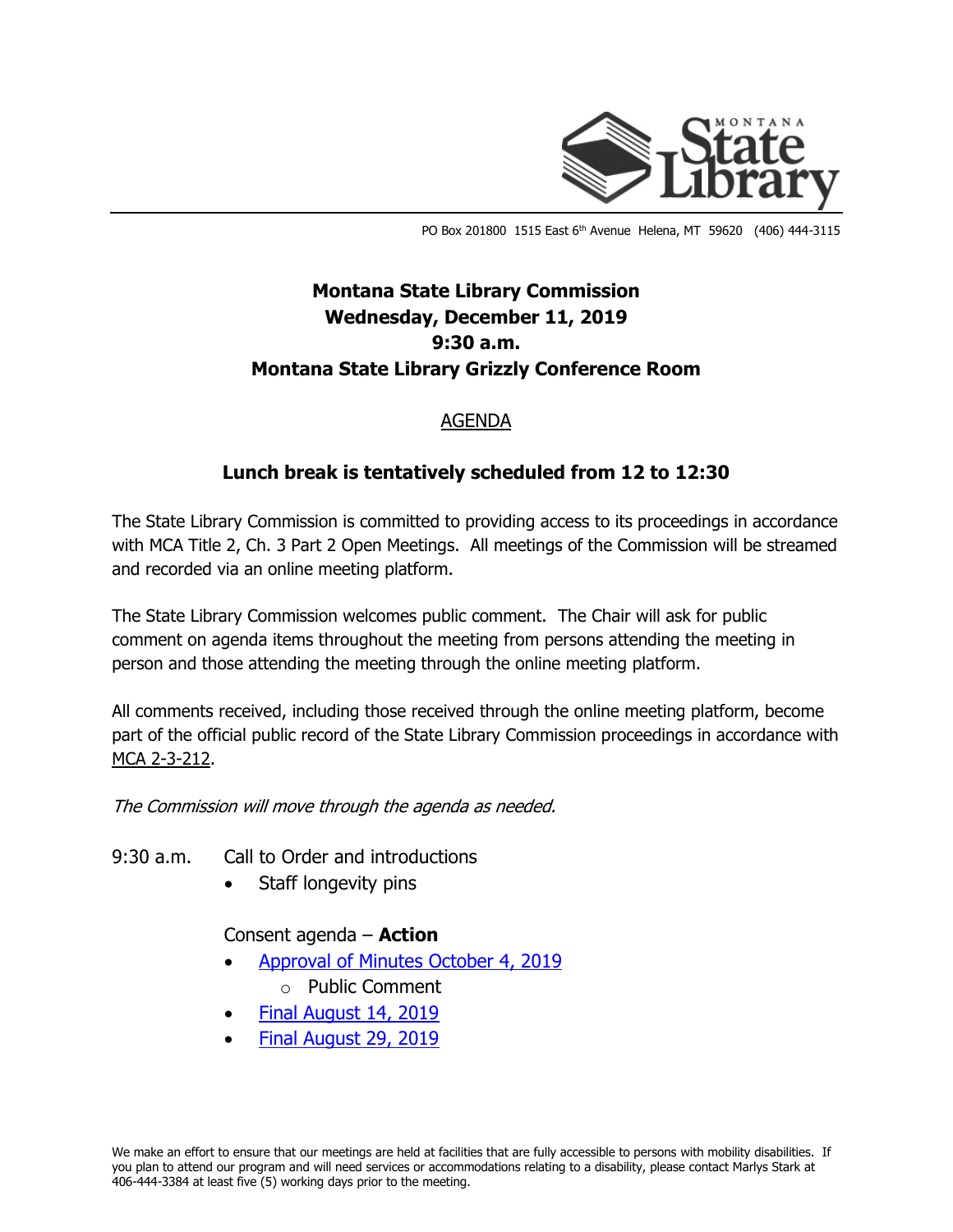Governor's Office Education Policy Priorities – McCall Flynn, Education Policy Advisor

State Librarian's Report **–** Stapp

- [MSL FY'20 Work Plan December 2019](http://ftp.aspen.msl.mt.gov/EventResources/20191129140058_12833.xlsx)
- [MSL Workplan Dashboard](http://ftp.aspen.msl.mt.gov/EventResources/20191129140149_12833.pdf)
- [RIPL Infographic](http://ftp.aspen.msl.mt.gov/EventResources/20191209133350_12833.pdf)
- House Bill 633 study update
- MSC Partners Holds issue Marchwick
- Montana Memory Project scope discussion Birnel

Financial Committee Report – Williams

• [First Quarter Financial Report](http://ftp.aspen.msl.mt.gov/EventResources/20191129131104_12833.pdf) – **Action** o Public Comment

Study administration of the Montana Natural Heritage Program – Stapp – **Action** 

- [Final Report and Statement of Work Progress Report](http://ftp.aspen.msl.mt.gov/EventResources/20191209133650_12833.pdf)
- [Final Staff Questions](http://ftp.aspen.msl.mt.gov/EventResources/20191210092049_12833.pdf)
	- o Public Comment

Network Advisory Council Report – Cook & Orban

- Procurement updates Orban
- Fiscal Year 2021 Library Development Plan concept

Montana Land Information Council Report - Fashoway

- [Recommendation Memo](http://ftp.aspen.msl.mt.gov/EventResources/20191129135729_12833.pdf)
- [Fiscal Year 2021 Land Plan](http://ftp.aspen.msl.mt.gov/EventResources/20191210144426_12833.pdf) **Action**
	- o Public Comment

State Library Commission/Trust for Montana Libraries Board Draft Memorandum of Understand and Fiscal Agency Agreement – Stapp – **Action**

- [Recommendation Memo](http://ftp.aspen.msl.mt.gov/EventResources/20191209133145_12833.pdf)
- [Memorandum of Agreement Draft](http://ftp.aspen.msl.mt.gov/EventResources/20191129130635_12833.pdf)
- [Fiscal Sponsor Memorandum of Agreement](http://ftp.aspen.msl.mt.gov/EventResources/20191129131229_12833.pdf)
	- o Public Comment